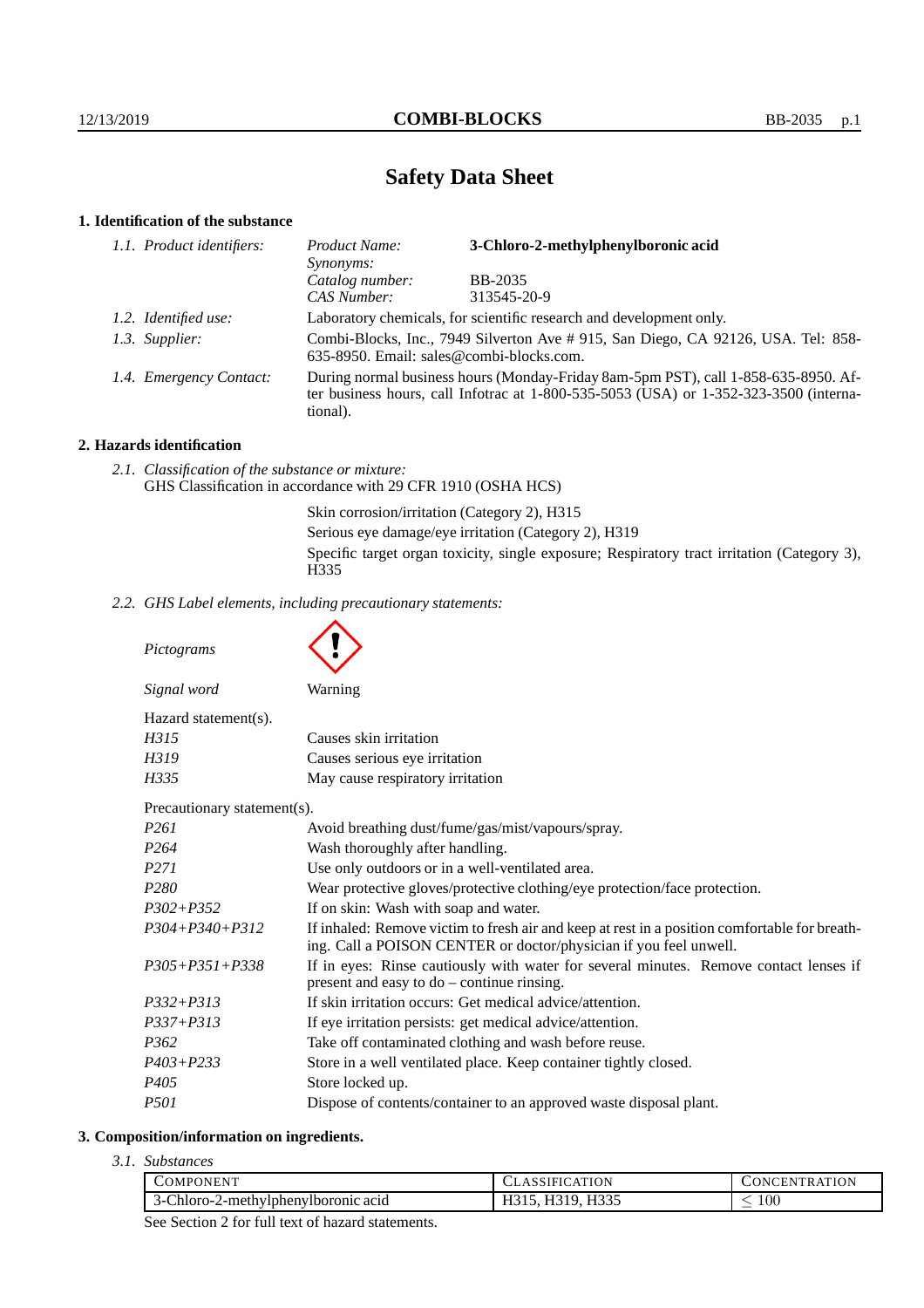## **4. First aid measures**

*4.1. Description of first aid measures.*

| General advice:          | Consult a physician. Show this safety data sheet to the doctor in attendance. Move out of<br>dangerous area.                                         |
|--------------------------|------------------------------------------------------------------------------------------------------------------------------------------------------|
| If inhaled:              | Remove victim to fresh air and keep at rest in a position comfortable for breathing. Call a<br>POISON CENTER or doctor/physician if you feel unwell. |
| In case of skin contact: | Wash with soap and water.                                                                                                                            |
| In case of eye contact:  | Rinse cautiously with water for several minutes. Remove contact lenses if present and<br>easy to $do$ – continue rinsing.                            |
| If swallowed:            | Wash out mouth with copious amounts of water for at least 15 minutes. Seek medical<br>attention.                                                     |

- *4.2. Most important symptoms and effects, both acute and delayed:* See Section 2.2 and/or in Section 11.
- *4.3. Indication of any immediate medical attention and special treatment needed:* No data.

#### **5. Fire fighting measures**

- *5.1. Extinguishing media:* Use dry sand, dry chemical or alcohol-resistant foam for extinction.
- *5.2. Special hazards arising from the substance or mixture:* Carbon monoxide, hydrogen chloride.
- *5.3. Advice for firefighters:* Wear self-contained breathing apparatus for firefighting if necessary.
- *5.4. Further information:* No data available.

#### **6. Accidental release measures**

- *6.1. Personal precautions, protective equipment and emergency procedures:* Ensure adequate ventilation. Use personal protective equipment.
- *6.2. Environmental precautions:* Should not be released into the environment. See Section 12 for additional ecological information.
- *6.3. Methods and materials for containment and cleaning up:* Sweep up or vacuum up spillage and collect in suitable container for disposal.
- *6.4. Reference to other sections:* Refer to protective measures listed in Sections 8 and 13.

#### **7. Handling and storage**

- *7.1. Precautions for safe handling:* Avoid contact with skin and eyes. Avoid inhalation of vapour or mist. Keep away from sources of ignition - No smoking. Take measures to prevent the build up of electrostatic charge. For precautions see section 2.2.
- *7.2. Conditions for safe storage, including any incompatibilities:* Keep container tightly closed in a dry and well-ventilated place. Containers which are opened must be carefully resealed and kept upright to prevent leakage.
- *7.3. Specific end use(s):* Laboratory chemicals, for scientific research and development only.

#### **8. Exposure Controls / Personal protection**

*8.1. Control parameters:*

*Components with workplace control parameters:* Contains no substances with occupational exposure limit values.

*8.2. Exposure controls:*

*Appropriate engineering controls:* Ensure that eyewash stations and safety showers are close to the workstation location. Ensure adequate ventilation, especially in confined areas. Use only under a chemical fume hood.

*Personal protective equipment:*

| Eye/face protection: | Wear appropriate protective eyeglasses or chemical safety goggles as described by OSHA's<br>eye and face protection regulations in 29 CFR 1910.133 or European Standard EN166.                                                                                                                                         |
|----------------------|------------------------------------------------------------------------------------------------------------------------------------------------------------------------------------------------------------------------------------------------------------------------------------------------------------------------|
| Skin protection:     | Handle with gloves. Gloves must be inspected prior to use. Use proper glove removal<br>technique (without touching glove's outer surface) to avoid skin contact with this product.<br>Dispose of contaminated gloves after use in accordance with applicable laws and good<br>laboratory practices. Wash and dry hands |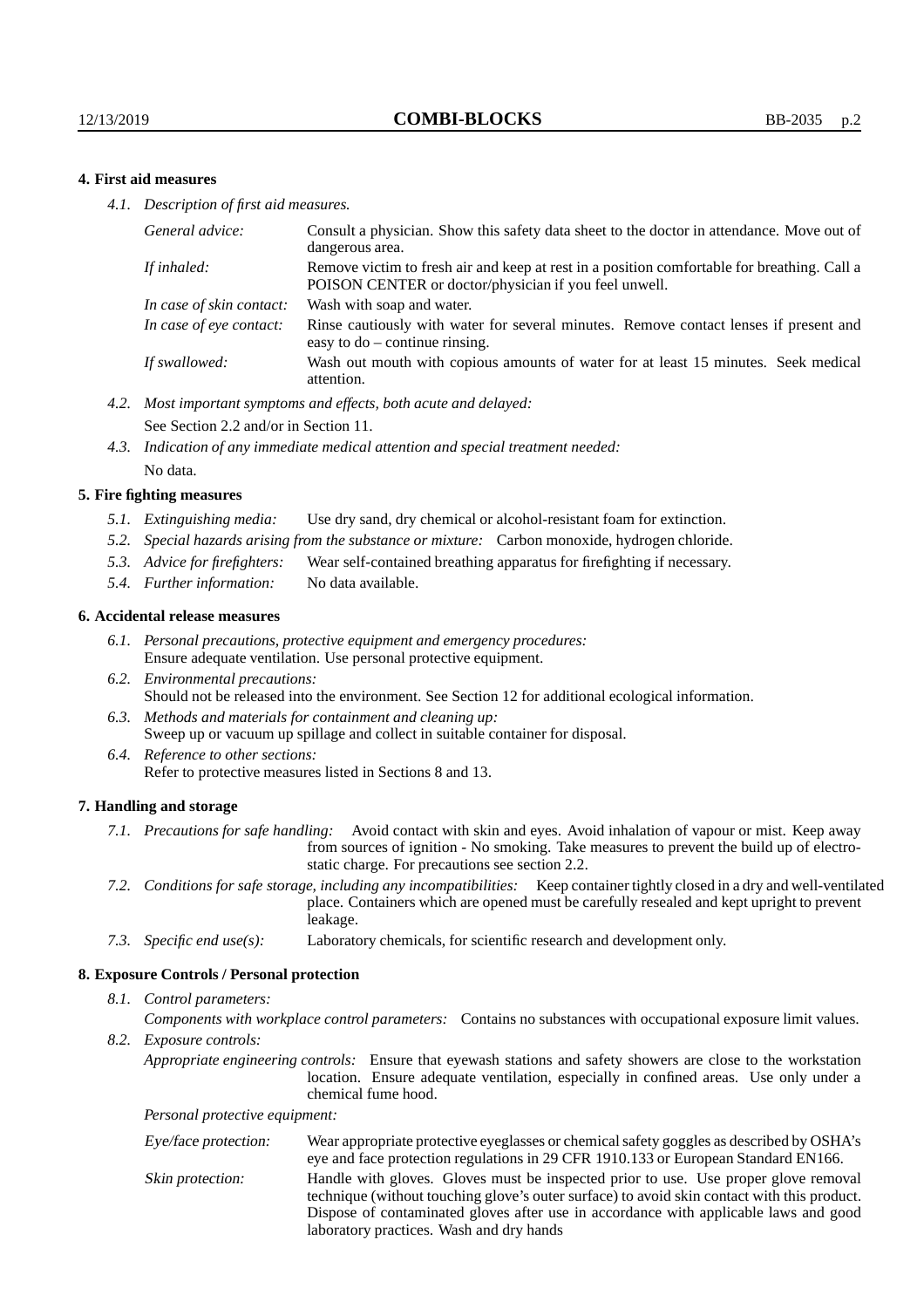| <b>Body Protection:</b> |         | Complete suit protecting against chemicals, Flame retardant antistatic protective clothing.                       |
|-------------------------|---------|-------------------------------------------------------------------------------------------------------------------|
|                         |         | The type of protective equipment must be selected according to the concentration and                              |
|                         |         | amount of the dangerous substance at the specific workplace.                                                      |
| Respiratory protection: |         | No protective equipment is needed under normal use conditions.                                                    |
|                         |         | Control of environmental exposure: Prevent further leakage or spillage if safe to do so. Do not let product enter |
|                         | drains. |                                                                                                                   |

## **9. Physical and chemical properties**

*9.1. Information on basic physical and chemical properties*

| (a)      | Appearance:                                   | Solid    |
|----------|-----------------------------------------------|----------|
| (b)      | Odour:                                        | No data  |
| (c)      | Odour Threshold:                              | No data  |
| (d)      | pH:                                           | No data  |
| (e)      | Melting point/freezing point:                 | No date. |
| (f)      | Initial boiling point and boiling range:      | No data  |
| (g)      | Flash point:                                  | No data  |
| (h)      | Evaporatoin rate:                             | No data  |
| (i)      | Flammability (solid, gas):                    | No data  |
| (j)      | Upper/lower flammability or explosive limits: | No data  |
| $\rm(k)$ | Vapour pressure:                              | No data  |
| (1)      | Vapour density:                               | No data  |
| (m)      | Relative density:                             | No data  |
| (n)      | Water solubility:                             | No data  |
| $\circ$  | Partition coefficient: n-octanol/water:       | No data  |
| (p)      | Auto-ignition:                                | No data  |
| (q)      | Decomposition temperature:                    | No data  |
| (r)      | Viscosity:                                    | No data  |
| (s)      | Explosive properties:                         | No data  |
| (t)      | Oxidizing properties:                         | No data  |

*9.2. Other safety information:*

| Formula          | $C_7H_8BCIO_2$ |
|------------------|----------------|
| Molecular weight | 170.4          |
| CAS Number       | 313545-20-9    |

## **10. Stability and reactivity**

- *10.1. Reactivity* No data
- *10.2. Chemical stability* Stable under recommended storage conditions.
- *10.3. Possibility of hazardous reactions* No data
- *10.4. Conditions to avoid*
- *10.5. Incompatible material* No data.
- *10.6. Hazardous decomposition products:*

Hazardous decomposition products formed under fire conditions: Carbon monoxide, hydrogen chloride. Other decomposition products: No data In the event of fire: See Section 5.

## **11. Toxicological information**

*11.1 Information on toxicological effects*

| Acute toxicity:                    | No data available.                |
|------------------------------------|-----------------------------------|
| Skin irritation/corrosion:         | No data available.                |
| Eye damage/irritation:             | Causes serious eye irritation.    |
| Respiratory or skin sensitization: | May cause respiratory irritation. |
| Germ cell mutagenicity:            | No data available.                |
| Carcinogenicity:                   | No data available.                |
| Reproductive toxicity:             | No data available.                |